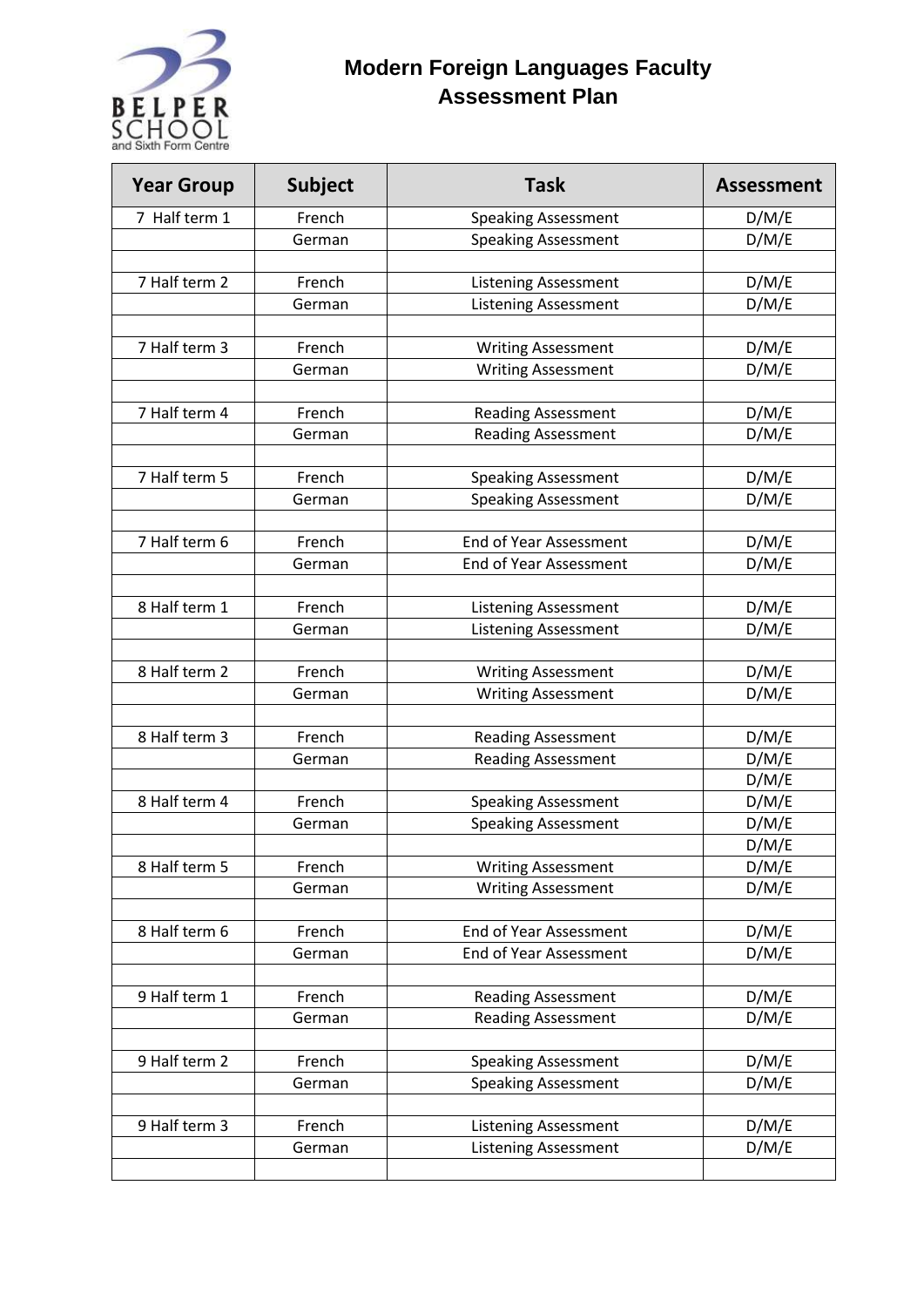

## **Modern Foreign Languages Faculty Assessment Plan**

| <b>Year Group</b> | <b>Subject</b> | <b>Task</b>                   | <b>Assessment</b>  |
|-------------------|----------------|-------------------------------|--------------------|
| 9 Half term 4     | French         | <b>Writing Assessment</b>     | D/M/E              |
|                   | German         | <b>Writing Assessment</b>     | D/M/E              |
|                   |                |                               |                    |
| 9 Half term 5     | French         | <b>Speaking Assessment</b>    | D/M/E              |
|                   | German         | <b>Speaking Assessment</b>    | D/M/E              |
|                   |                |                               |                    |
| 9 Half term 6     | French         | <b>End of Year Assessment</b> | D/M/E              |
|                   | German         | <b>End of Year Assessment</b> | D/M/E              |
|                   |                |                               |                    |
| 10 Half term 1    | French         | <b>Reading Assessment</b>     | <b>GCSE</b> grades |
|                   | German         | <b>Reading Assessment</b>     | <b>GCSE</b> grades |
| 10 Half term 2    | French         | <b>Writing Assessment</b>     | <b>GCSE</b> grades |
|                   | German         | <b>Writing Assessment</b>     | <b>GCSE</b> grades |
|                   |                |                               |                    |
| 10 Half term 3    | French         | <b>Speaking Assessment</b>    | <b>GCSE</b> grades |
|                   | German         | <b>Speaking Assessment</b>    | <b>GCSE</b> grades |
|                   |                |                               |                    |
| 10 Half term 4    | French         | <b>Listening Assessment</b>   | <b>GCSE</b> grades |
|                   | German         | <b>Listening Assessment</b>   | <b>GCSE</b> grades |
|                   |                |                               |                    |
| 10 Half term 5    | French         | <b>Reading Assessment</b>     | <b>GCSE</b> grades |
|                   | German         | <b>Reading Assessment</b>     | <b>GCSE</b> grades |
|                   |                |                               |                    |
| 10 Half term 6    | French         | End of Y10 Exam               | <b>GCSE</b> grades |
|                   | German         | End of Y10 Exam               | <b>GCSE</b> grades |
|                   |                |                               |                    |
| 11 Half term 1    | French         | <b>Writing Assessment</b>     | <b>GCSE</b> grades |
|                   | German         | <b>Writing Assessment</b>     | <b>GCSE</b> grades |
| 11 Half term 2    | French         | <b>GCSE Mock Exam</b>         | <b>GCSE</b> grades |
|                   | German         | <b>GCSE Mock Exam</b>         | <b>GCSE</b> grades |
|                   |                |                               |                    |
| 11 Half term 3    | French         | <b>Listening Assessment</b>   | <b>GCSE</b> grades |
|                   | German         | <b>Listening Assessment</b>   | <b>GCSE</b> grades |
|                   |                |                               |                    |
| 11 Half term 4    | French         | <b>Reading Assessment</b>     | <b>GCSE</b> grades |
|                   | German         | <b>Reading Assessment</b>     | <b>GCSE</b> grades |
|                   |                |                               |                    |
| 11 Half term 5    | French         | Speaking Exam                 | <b>GCSE</b> grades |
|                   | German         | <b>Speaking Exam</b>          | <b>GCSE</b> grades |
|                   |                |                               |                    |
| 11 Half term 6    | French         | <b>GCSE Exam</b>              | <b>GCSE</b> grades |
|                   | German         | <b>GCSE Exam</b>              | <b>GCSE</b> grades |
|                   |                |                               |                    |